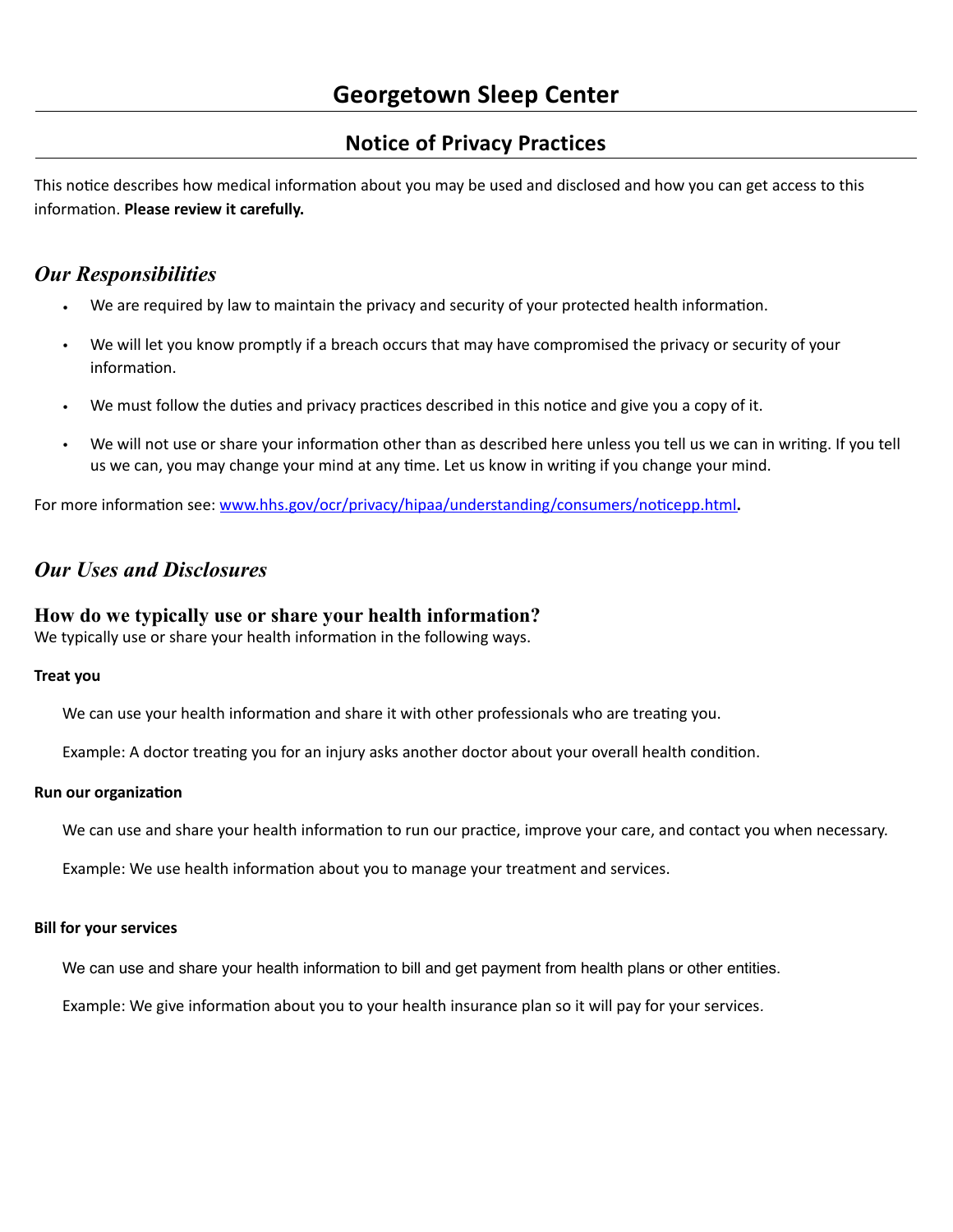## **How else can we use or share your health information?**

We are allowed or required to share your information in other ways – usually in ways that contribute to the public good, such as public health and research. We have to meet many conditions in the law before we can share your information for these purposes. For more information see: [www.hhs.gov/ocr/privacy/hipaa/understanding/consumers/index.html](http://www.hhs.gov/ocr/privacy/hipaa/understanding/consumers/index.html).

## **Help with public health and safety issues**

We can share health information about you for certain situations such as:

- Preventing disease
- Helping with product recalls
- Reporting adverse reactions to medications
- Reporting suspected abuse, neglect, or domestic violence
- Preventing or reducing a serious threat to anyone's health or safety

#### **Do research**

We can use or share your information for health research purposes in certain situations. Additionally we may use or disclose your information for research purposes if your authorization has been obtained when required by law, or if the information we provide to researchers is "de-identified".

## **Comply with the law**

We will share information about you if state or federal laws require it, including with the Department of Health and Human Services if it wants to see that we're complying with federal privacy law.

## **Respond to organ and tissue donation requests**

We can share health information about you with organ procurement organizations.

## **Work with a medical examiner or funeral director**

We can share health information with a coroner, medical examiner, or funeral director when an individual dies.

## Address workers' compensation, law enforcement, and other government requests

We can use or share health information about you:

- For workers' compensation claims
- For law enforcement purposes or with a law enforcement official
- With health oversight agencies for activities authorized by law
- For special government functions such as military, national security, and presidential protective services

## **Respond to lawsuits and legal actions**

We can share health information about you in response to a court or administrative order, or in response to a subpoena.

#### **Military and veterans**

If you are a member of the armed forces, we may use and disclose medical information about you as required by the appropriate military authorities.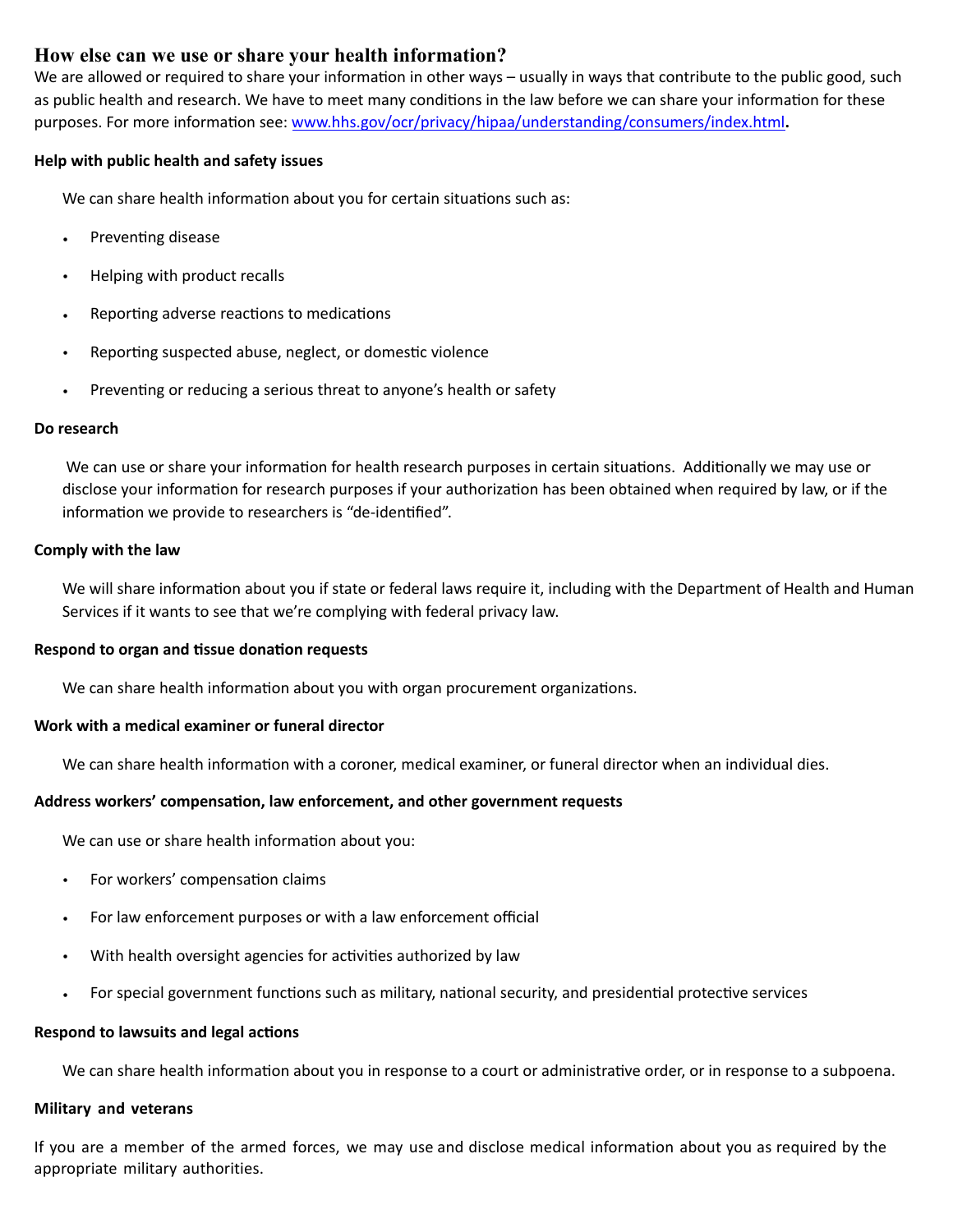# *Your Rights*

When it comes to your health information, you have certain rights. This section explains your rights and some of our responsibilities to help you.

## **Get an electronic or paper copy of your medical record**

- You can ask to see or get an electronic or paper copy of your medical record and other health information we have about you.
- We will provide a copy or a summary of your health information, usually within 30 days of your request. We may charge a reasonable, cost-based fee.

## **Ask us to correct your medical record**

- You can ask us to correct health information about you that you think is incorrect or incomplete.
- We may say "no" to your request, but we'll tell you why in writing within 60 days.

## **Request confidential communications**

- You can ask us to contact you in a specific way (for example, home or office phone) or to send mail to a different address.
- We will say "yes" to all reasonable requests.

## **Request Restrictions**

- You can ask us not to use or share certain health information for treatment, payment, or our operations. We are not required to agree to your request, and we may say "no" if it would affect your care.
- As stated above, in most instances we do not have to agree to your request for restrictions on disclosures that are otherwise allowed. However, if you pay for a service or health care item out-of-pocket in full, you can ask us not to share that information for the purpose of payment or our operations with your health insurer. We will say "yes" unless a law requires us to share that information.

## **Get a list of those with whom we've shared information**

- You can ask for a list (accounting) of the times we've shared your health information for six years prior to the date you ask, who we shared it with, and why.
- We will include all the disclosures except for those about treatment, payment, and health care operations, and certain other disclosures (such as any you asked us to make). We'll provide one accounting a year for free but will charge a reasonable, cost-based fee if you ask for another one within 12 months.

## **Get a copy of this privacy notice**

You can ask for a paper copy of this notice at any time, even if you have agreed to receive the notice electronically. We will provide you with a paper copy promptly.

## **Choose someone to act for you**

- If you have given someone medical power of attorney or if someone is your legal guardian, that person can exercise your rights and make choices about your health information.
- We will make sure the person has this authority and can act for you before we take any action.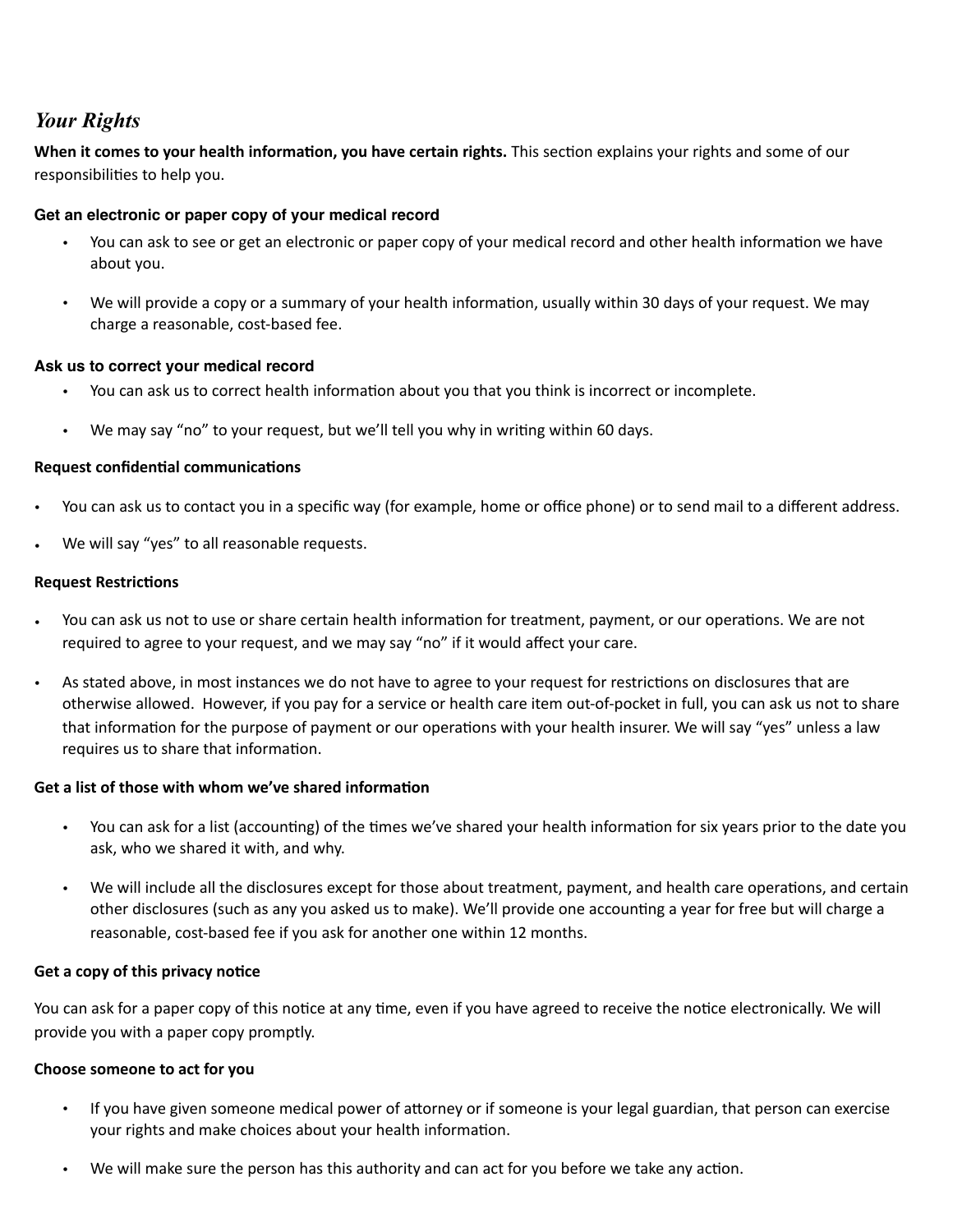## **File a complaint if you feel your rights are violated**

- You can complain if you feel we have violated your rights by contacting us using the information on the back page.
- You can file a complaint with the U.S. Department of Health and Human Services Office for Civil Rights by sending a letter to 200 Independence Avenue, S.W., Washington, D.C. 20201, calling 1-877-696-6775, or visiting www.hhs.gov/ **ocr/privacy/hipaa/complaints/.**
- We will not retaliate against you for filing a complaint.

#### **Electronic Disclosures of Medical Information**

Under Texas law, we are required to provide notice to you if your medical information is subject to electronic disclosure. This Notice serves as general notice that we may disclose your medical information electronically for treatment, payment, or health care operations or as otherwise authorized or required by state or federal law.

## *Your Choices*

For certain health information, you can tell us your choices about what we share. If you have a clear preference for how we share your information in the situations described below, talk to us. Tell us what you want us to do, and we will follow your instructions.

In these cases, you have both the right and choice to tell us to:

- Share information with your family, close friends, or others involved in your care
- Share information in a disaster relief situation

If you are not able to tell us your preference, for example if you are unconscious, we may go ahead and share your information if we believe it is in your best interest. We may also share your information when needed to lessen a serious and imminent threat to health or safety.

In these cases we never share your information unless you give us written permission:

- Marketing purposes
- Sale of your information
- Most sharing of psychotherapy notes

# **Changes to the Terms of this Notice**

We can change the terms of this notice, and the changes will apply to all information we have about you. The new notice **will be available upon request, in our office, and on our web site.** 

# **Privacy Officer Contact Information**

• Name – Ryan Charriere